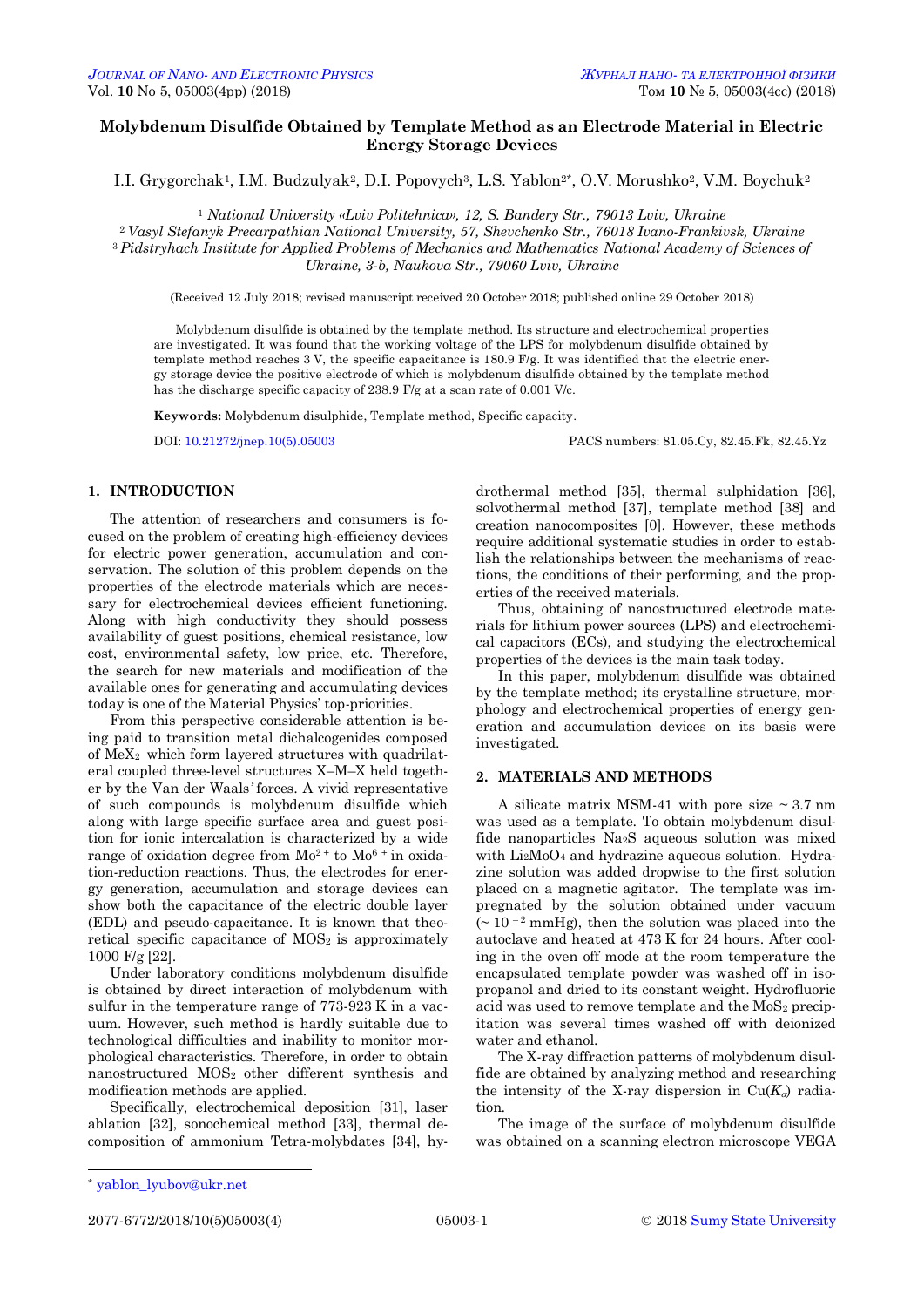3 TESCAN operating at accelerating voltage of 30 kV.

As stated above it is important to use molybdenum disulfide as the main component for obtaining a composite and then applying it as a cathode material in LPS. To accomplish this the cathode and anode (lithium foil) were placed in a glass weighing bottle with 1 M solution of LiBF<sub>4</sub> in  $\nu$ -butyrolactone, which simultaneously provided the anode/cathode pair's and electrochemical resistance throughout the whole work of the cell. The formation of the electrochemical cell was carried out in the dry weighing bottle in argon atmosphere, in the presence of Р2О5. The discharge curve was obtained at a galvanostatic discharge of electrochemical cell at a discharge current of 0.3C in the range of potentials of 3-0 V.

At the same time the use of molybdenum disulfide as an electrode material (EM) is no less relevant. Therefore, we implemented a comparative analysis of the characteristics of specific energy used by the hybrid system based on the obtained molybdenum disulfide from which the positive electrode was formed and nanoporous carbon obtained by the method of modified hydrothermal carbonization [114] for a negative electrode. A 33 % aqueous solution of KOH was used as the electrolyte.

A mixture of activated carbon and colloidal carbon in the ratio of 75:25 was used as the basic composition for a hybrid capacitor (HC) negative electrode. Consequently, the mass of the mixture for the positive and negative electrode was 100 and 200 mg. The electrodes for hybrid capacitor with the standard size "2525" were formed on the basis of mixture. Electrochemical studies were carried out using the 8-channel charge/discharge testing bench "Tionid" by galvanostatic and potentiodynamic methods.

### **3. DISCUSSION OF RESULTS**

The X-ray diffractogram of the chemical compound synthesized by the template method (Fig. 1) indicates the obtaining of molybdenum disulfide of a hexagonal bundle (space group P63/mmc, parameters of the elementary cell  $a = 0.31631$  nm,  $c = 1.22097$  nm,  $\gamma = 120$  °); the plane edges and its corresponding angles ratio is shown in Table 1.

As can be seen in the Fig. 2, the surface of the obtained molybdenum disulfide is agglomerated nanoparticles with a diameter of 25-50 nm.



**Fig.**  $1 - X$ -rays diffraction pattern of  $MoS<sub>2</sub>$  obtained by template synthesis

Table 1 - Data from X-ray distraction pattern MoS<sub>2</sub> obtained by template synthesis

| $2\theta,$ <sup>o</sup> | $II\!I_0$ | $h \; k \; l$                    |
|-------------------------|-----------|----------------------------------|
| 17.2668                 | 99.9      | 0 <sub>2</sub><br>0              |
| 34.2072                 | 5.1       | 0<br>$\overline{4}$<br>$\theta$  |
| 39.4882                 | 6.9       | - 1<br>$\theta$                  |
| 42.2972                 | 7.5       | 0 <sub>2</sub><br>1              |
| 46.6494                 | 37.1      | 0 <sup>3</sup><br>1              |
| 52.1086                 | 19.5      | 1.<br>$\overline{4}$<br>$\theta$ |
| 58.8838                 | 23.0      | 1<br>05                          |
| 66.4308                 | 4.2       | 1<br>-6<br>$\Omega$              |
| 69.2766                 | 7.6       | 1<br>1<br>-1                     |
| 71.4810                 | 19.0      | 1 2<br>1                         |
| 74.8618                 | 2.8       | 3<br>$\mathbf{1}$<br>1           |
| 84.0256                 | 6.2       | 2.<br>2<br>$\Omega$              |
| 87.7369                 | 4.8       | 2<br>3<br>$\cup$                 |



**Fig. 2** – Microphotography of the surface of MoS2 obtained by template synthesis

Intercalation of lithium ions into molybdenum disulfide is possible due to the higher energy of the valence electronic states of lithium atoms than unfilled by molybdenum cations condition bands in molybdenum disulfide (primarily orbital 4*d*). And the effect of the increasing of the specific surface area increasing by reducing of the particles size resulted from temple synthesis is expected to remain the powerful factor via the lifespan of the electrode. Lithium ions thereby occupy octahedral vacant positions in the hexagonal crystal since taking up tetra lateral position needs more energy [241]. The transfer of lithium ions into molybdenum disulfide depends not only on the presence of high concentration of charge carriers, vacancies and interstitial areas but also on the low activation energy of the ion jump to form a triple compound  $Li_xMoS_2$ . If the guest load of lithium x is less than 0.1 then the lithium ions intercalation into molybdenum disulfide occurs with the minor violations of the host lattice. As the ion concentration of Lithium increases one or more electrons are added to the host phase, forming the ion (MoS2), which leads to distortion of the octahedral positions of cations of molybdenum, and consequently to significant changes in the electronic structure of the host [24]. Thus, a phase transition occurs (the crystal lattice of molybdenum disulfide transfers from 2H to the 1T phase).

As we can see in the Fig. 3 the discharge curve of the electrochemical cell LPS is close to the ideal and is consistent with the filling of octahedral positions between the layers of molybdenum disulfide that can lead to a phase transition (from 2H to the 1T phase). The emergence of such two-phase area is the result of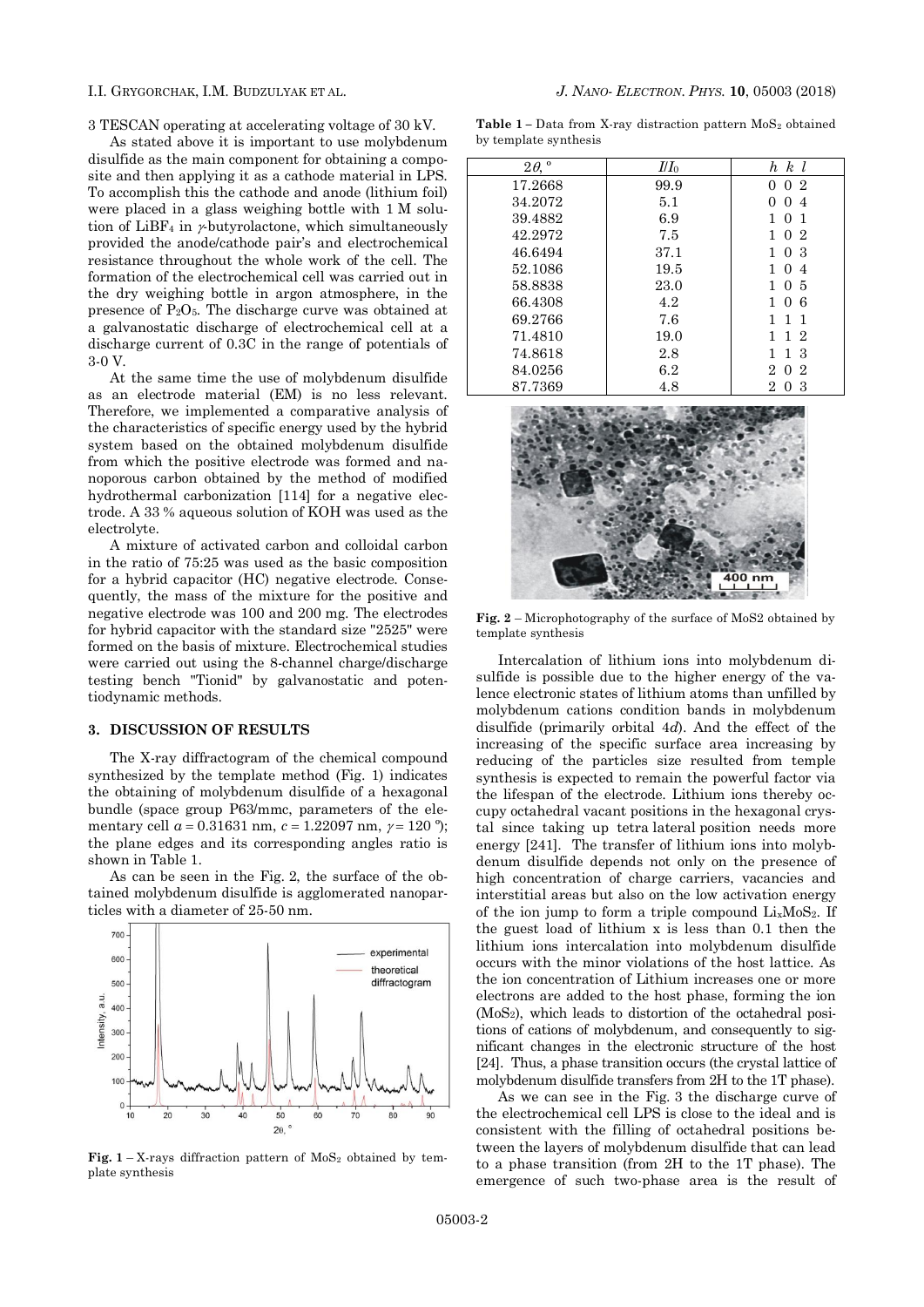MOLYBDENUM DISULFIDE OBTAINED BY TEMPLATE METHOD… *J. NANO- ELECTRON. PHYS.* **10**, [05003](#page-0-0) (2018)



**Fig. 3** – Discharge curve of the electrochemical cell LPS with cathode on the base of molybdenum disulfide obtained by template synthesis

At the same time the electrochemical cell discharge specific capacitance is 180.9 F/g.

We created a HC with positive electrodes based on obtained molybdenum disulfide in order to study the electrochemical properties of the electric energy storage devices*.* 

As we can see in the Fig. 4 cyclic voltammograms (CVs) of the hybrid electrochemical cell are characterized by the presence of reversible oxidation-reduction peaks which demonstrates that Faradaic charge accumulation is a specific feature of molybdenum disulfide. Gap-filling of unoccupied orbitals of molybdenum by extranuclear electrons during the discharge of an electrode on the base of MoS2 leads to their valency reduction. At the same time ions of electrolytes get rid of the hydration layer and are absorbed on the surface due to Coulomb interaction. The process will be reversed during the charge. In the meantime, the cyclic voltammograms CVs of the hybrid electrochemical cell have a rectangular shape what indicates the presence and capacitive nature of energy accumulation EDL.



**Fig. 4** – CVs HC, with MoS2 obtained by template synthesis as the cathode material



**Fig.**  $5$  – Discharge curves HC with  $MoS<sub>2</sub>$  obtained by template synthesis as the positive electrode

Such a combination of two mechanisms of energy accumulation from self-organization of nanoparticles in the obtained by the template method molybdenum disulfide leads to high rate of capacitive characteristics in terms of test material (at a scan rate of 0.001 V/c the discharge capacity is 238.9 F/g).

There are some plateaux on the discharge curves of the test material at  $-0.56$ ,  $-0.63$  V which are responsible for the course of rapid reversible oxidationreduction processes. At the same time the discharge curves demonstrate the shape very close to the straight line which is typical for the process of charge accumulation due to the formation of EDL. The magnitude of the discharge specific capacitance calculated from the discharge curve at 0.0025 A, is 190.5 F/g which correlates with the obtained magnitudes from cyclic voltammetry.

### **4. CONCLUSIONS**

1. Molybdenum disulfide with hexagonal crystal structure was obtained by template method (space group P63/ mmc, characteristics of the elementary cell  $a = 0.31631$  nm and  $c = 1.22097$  nm,  $\gamma = 120$ <sup>o</sup>), the surface of which is agglomerated nanoparticles with a diameter of 25-50 nm.

2. It was found that the working voltage of the LPS for molybdenum disulfide obtained by template method reaches 3 V, the specific capacitance is 180.9 F/g, the discharge curve demonstrates the shape very close to the straight line and is consistent with the filling of octahedral positions between the layers of molybdenum disulfide.

3. It was identified that the electric energy storage device the positive electrode of which is molybdenum disulfide obtained by the template method has the discharge specific capacity of 238.9 F/g at a scan rate of 0.001 V/c due to the combination of two mechanisms of energy accumulation due to selforganization of nanoparticles that takes place during the template-based synthesis.